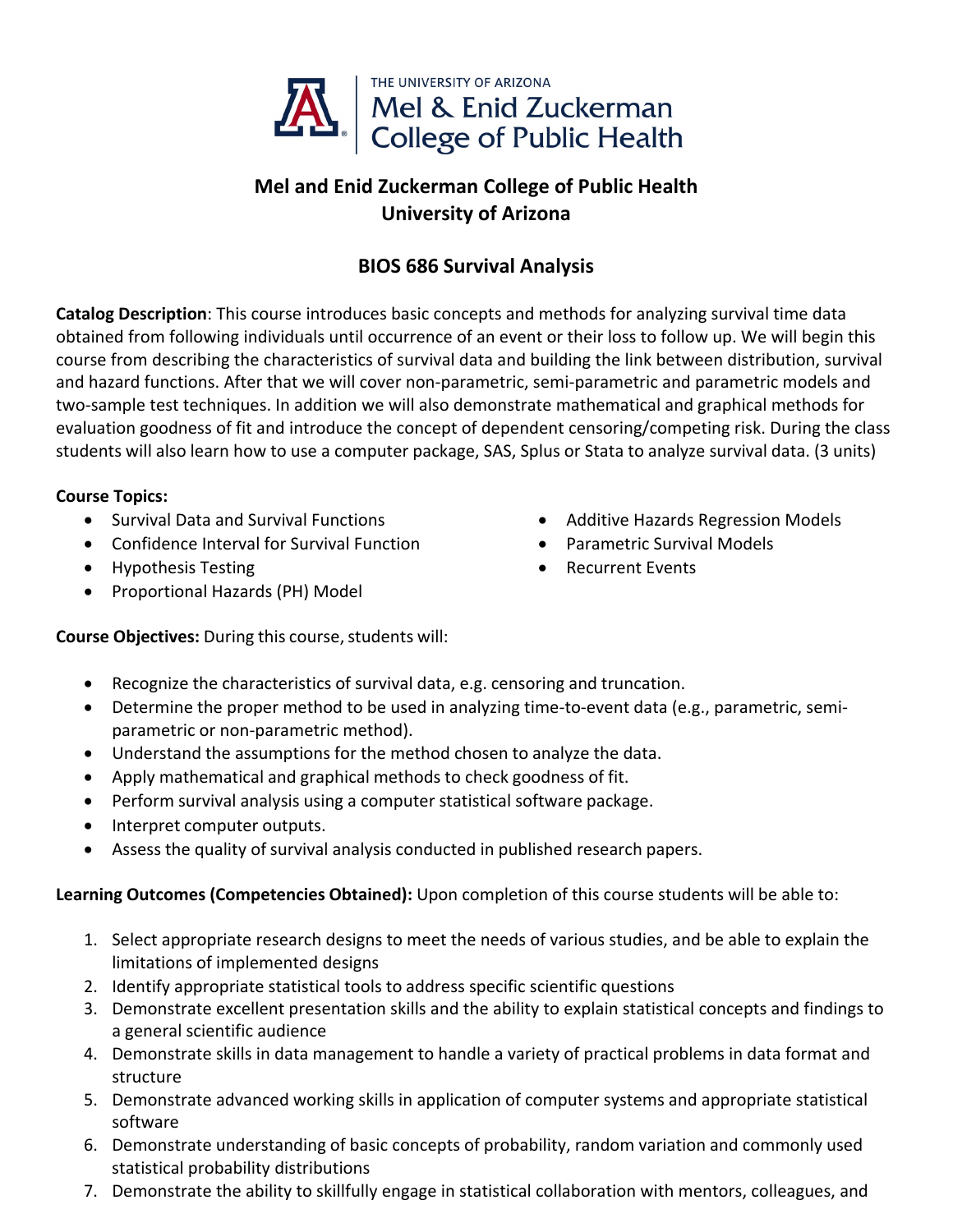clients

8. Recognize strengths and weaknesses of proposed statistical approaches, including alternative designs, data sources, and analytical methods